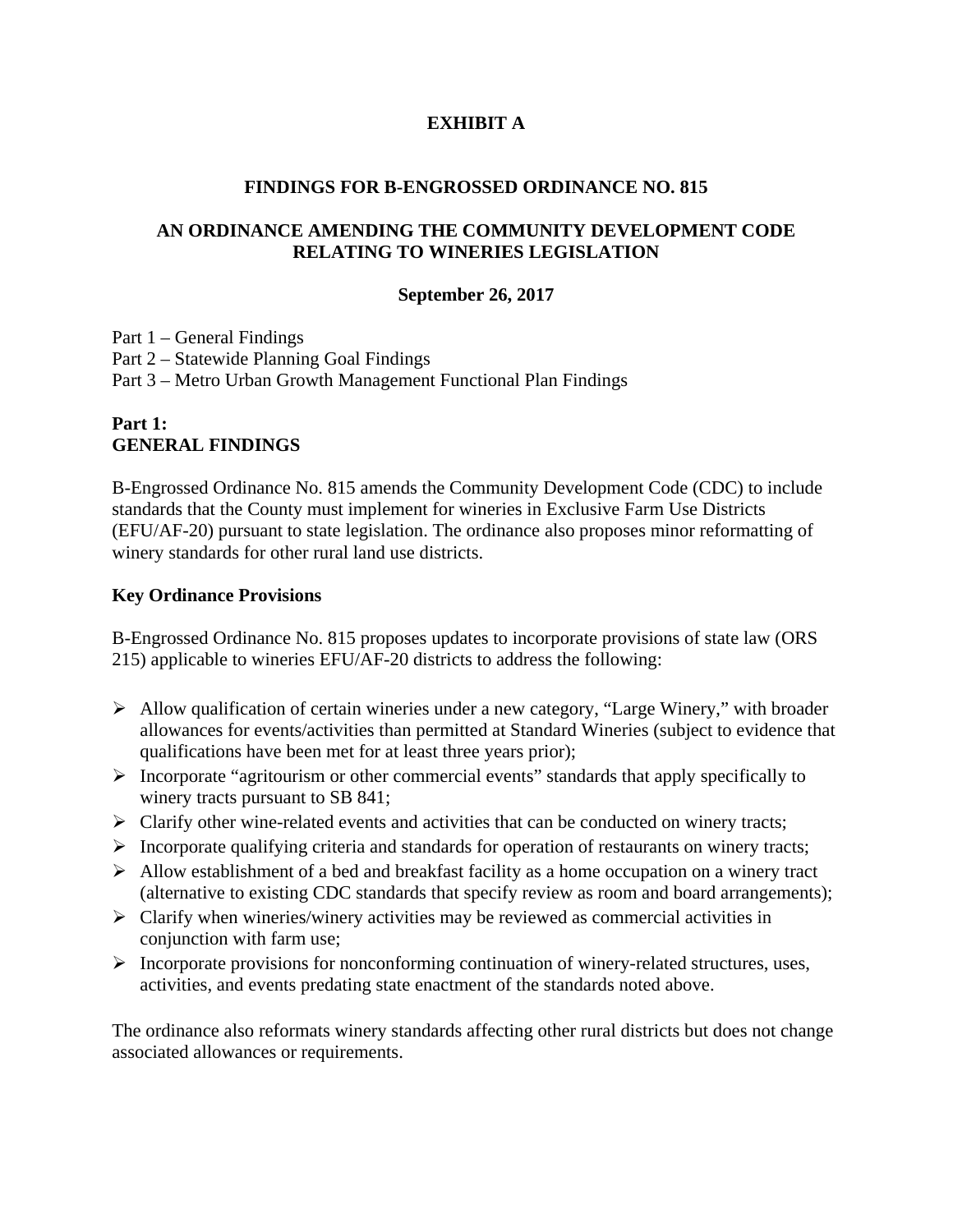Proposed CDC changes primarily affect Special Use Standards for Wineries (Section 430-145). Amendments to other sections are largely for consistency with proposed Special Use standards.

The list of all affected CDC Sections is as follows:

- $\geq$  340 Exclusive Farm Use District (EFU)
- $\geq$  344 Agriculture and Forest District (AF-20)
- $\geq$  346 Agriculture and Forest District (AF-10)
- $\geq$  348 Agriculture and Forest District (AF-5)
- $\geq$  350 Rural Residential Five Acre Minimum District (RR-5)
- $\geq$  352 Rural Commercial District (R-COM)
- $\geq$  354 Rural Industrial District (R-IND)
- $\geq$  356 Land Extensive Industrial District (MAE)
- $\geq 430-33$  Commercial Activities in Conjunction with Farm Use
- $\geq 430-63$  Home Occupation
- $\geq 430-145$  Special Use Standards (Winery)
- $\geq 440$  Nonconforming Uses and Structures

Because the ordinance would make changes that do not affect compliance with Oregon's Statewide Planning Goals (Goals), it is not necessary for these findings to address the Goals with respect to each amendment. The Washington County Board of Commissioners (Board) finds that the Goals apply to amendments covered by these findings only to the extent noted in specific responses to individual applicable Goals, and that each amendment complies with the Goals. Goals 15 (Willamette River Greenway), 16 (Estuarine Resources), 17 (Coastal Shorelands), 18 (Beaches and Dunes), and 19 (Ocean Resources) and related Oregon Administrative Rules (OAR) are not addressed because these resources are not located within Washington County.

The County is also required to make findings that the amendments are consistent with the requirements of Metro's Urban Growth Management Functional Plan (UGMFP). These findings are addressed in this document.

The Board finds that Statewide Planning Goal 14 (Urbanization) is not applicable because the area affected by this ordinance is entirely outside the urban growth boundary. Additionally, Statewide Planning Goal 4 does not apply because proposed changes and the legislation that requires them do not apply to resource forest lands [Exclusive Forest and Conservation District (EFC)].

## **Part 2: STATEWIDE PLANNING GOAL FINDINGS**

The purpose of the findings in this document is to demonstrate that B-Engrossed Ordinance No. 815 is consistent with Statewide Planning Goals (Goals), Oregon Revised Statutes (ORS), Oregon Administrative Rule (OAR) requirements, Metro's Urban Growth Management Functional Plan (UGMFP), and Washington County's Comprehensive Plan (Plan). The County's Plan was adopted to implement the aforementioned planning documents and was acknowledged by the State of Oregon. The County follows the post-acknowledgement plan amendment (PAPA)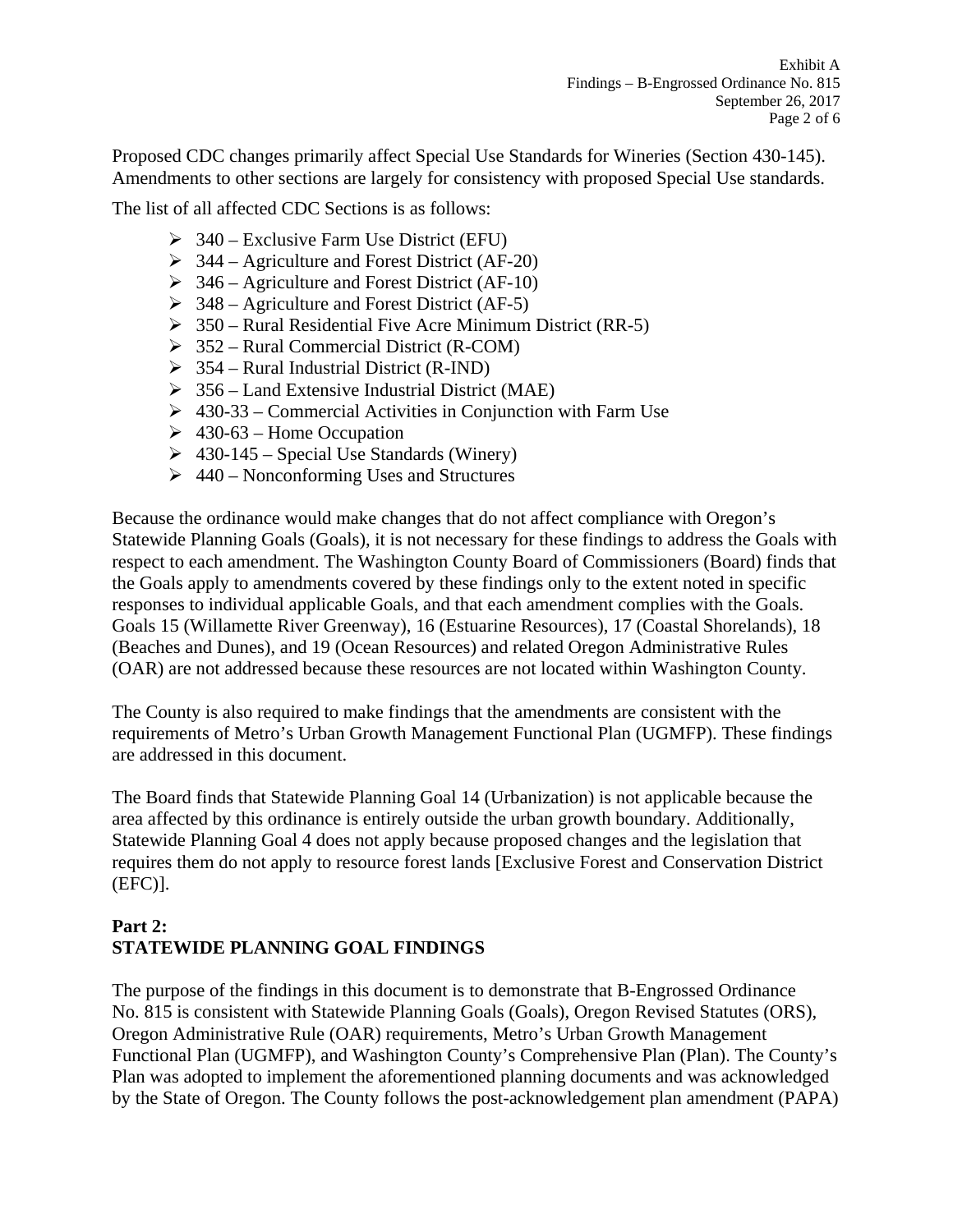process to update the Plan with new state and regional regulations as necessary and relies in part upon these prior state review processes to demonstrate compliance with all necessary requirements. No goal compliance issues were raised in the hearing proceedings described below. In addition, no map changes are proposed, and no proposed changes to text of the Plan implicate a goal compliance issue. The following precautionary findings are provided to demonstrate ongoing compliance.

## **Goal 1 – Citizen Involvement**

Goal 1 addresses Citizen Involvement by requiring the implementation of a comprehensive program to stimulate citizen participation in the planning process. Washington County has an acknowledged citizen involvement program that provides a range of opportunities for citizens and other interested parties to participate in all phases of the planning process. In addition, Chapter X of the County's Charter sets forth specific requirements for citizen involvement during review and adoption of land use ordinances. Washington County has followed these requirements for the adoption of B-Engrossed Ordinance No. 815.

# **Goal 2 – Land Use Planning**

Goal 2 addresses Land Use Planning by requiring an adequate factual base to support a decision as well as coordination with affected governmental entities. Washington County has an acknowledged land use planning process that provides for the review and update of the various elements of the Plan, which includes documents such as the Rural/Natural Resource Plan, Comprehensive Framework Plan for the Urban Area (CFP), Community Plans, Community Development Code (CDC), and Transportation System Plan (TSP). Washington County utilized this process to adopt B-Engrossed Ordinance No. 815.

Notice was coordinated with all affected governmental entities. Though none submitted comments directly in response to notice of B-Engrossed Ordinance No. 815, the Department of Land Conservation and Development (DLCD) provided some clarifications regarding pertinent statutes as requested by staff during ordinance preparation and proceedings.

## **Goal 3 – Agricultural Lands**

Goal 3 seeks to preserve and maintain agricultural lands for farm use, consistent with existing and future needs for agricultural products, forest and open space, and with the state's agricultural land use policies. Policy 15, Implementing Strategies (a) and (f), of the Rural/Natural Resource Plan include provisions for the preservation of agricultural lands.

B-Engrossed Ordinance No. 815 updates the Community Development Code to include standards that the County must implement for wineries in exclusive farm use districts (EFU and AF-20) pursuant to state legislation. Amendments to the CDC follow state law closely, including existing farmland protections of the law. As such, compliance with Goal 3 is not impacted.

## **Goal 5 – Natural Resources, Scenic and Historic Areas, and Open Spaces**

Goal 5 addresses the protection of natural resources and the conservation of scenic, cultural, and historic areas and open spaces by requiring local programs to protect these resources in order to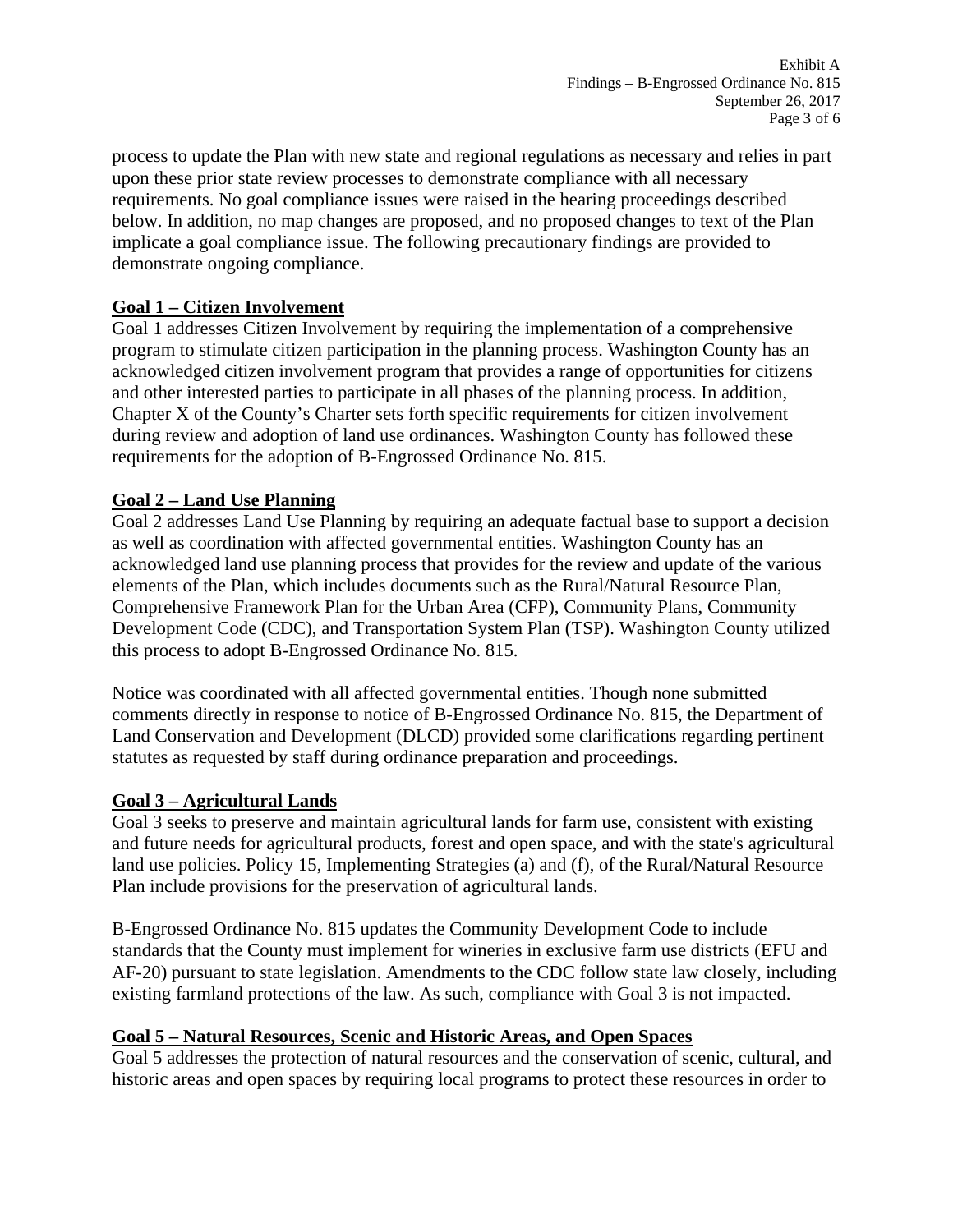promote a healthy environment and natural landscape that contributes to Oregon's livability for present and future generations.

In addition, OAR 660-023-0250 requires application of current Goal 5 provisions to postacknowledgment plan amendments (PAPAs) when the PAPA 1) creates or amends a resource list or a portion of an acknowledged plan or land use regulation that protects a significant Goal 5 resource, or 2) allows new uses that could be conflicting uses with a particular Goal 5 site.

Policies 10, 11 and 12 of the CFP, Policies 7, 9, 10, 11, 12 and 13 of the Rural/Natural Resource Plan, and various sections of the Community Plans and the CDC include provisions for the protection of Goal 5 resources.

CDC amendments proposed within B-Engrossed Ordinance No. 815 do not affect requirements that are in place for protection of Goal 5 resources.

## **Goal 8 – Recreational Needs**

Goal 8 requires local jurisdictions to satisfy the recreational needs of citizens and visitors by planning and providing for the siting of necessary recreational facilities. Policies 33, 34 and 35 of the CFP, Policy 24 of the Rural/Natural Resource Plan and the individual Community Plans address the recreational needs of Washington County's residents and visitors.

CDC amendments proposed within B-Engrossed Ordinance No. 815 do not affect required planning for recreational facilities. Amendments pursuant to state law that allow wineries to host events/activities, however, may facilitate potential for recreational opportunities on rural winery lands and may in turn contribute to offsite recreational activities such as bicycle touring between wineries. Accordingly, proposed amendments retain compliance with Goal 8.

## **Goal 9 – Economic Development**

Goal 9 requires the provision of adequate opportunities throughout the state for a variety of economic activities vital to the health, welfare and prosperity of citizens. Policy 20 of the CFP and Policies 15, 16, 20 and 21 of the Rural/Natural Resource Plan set out the County's policies to strengthen the local economy. The CDC contributes to a sound economy by providing standards that facilitate development in an orderly and efficient fashion.

ORS 215.452 and 453 reflect provisions of Senate Bill 841, relating to wineries on land zoned for resource uses. The bill was sponsored by the Committee on Rural Communities and Economic Development. B-Engrossed Ordinance No. 815 implements provisions of the above. Winery activities allowed pursuant to state law appear to provide wineries with increased winemarketing potential and thereby increased potential for rural economic development. Winery activities may also serve as economic incubators beyond the scope of wine sales, drawing visitors to explore other rural businesses and amenities nearby such as farm stands, rural commercial restaurants, historic and recreational sites. B-Engrossed Ordinance No. 815 therefore appears consistent with the County's acknowledged policies and strategies for strengthening the local economy as required by Goal 9.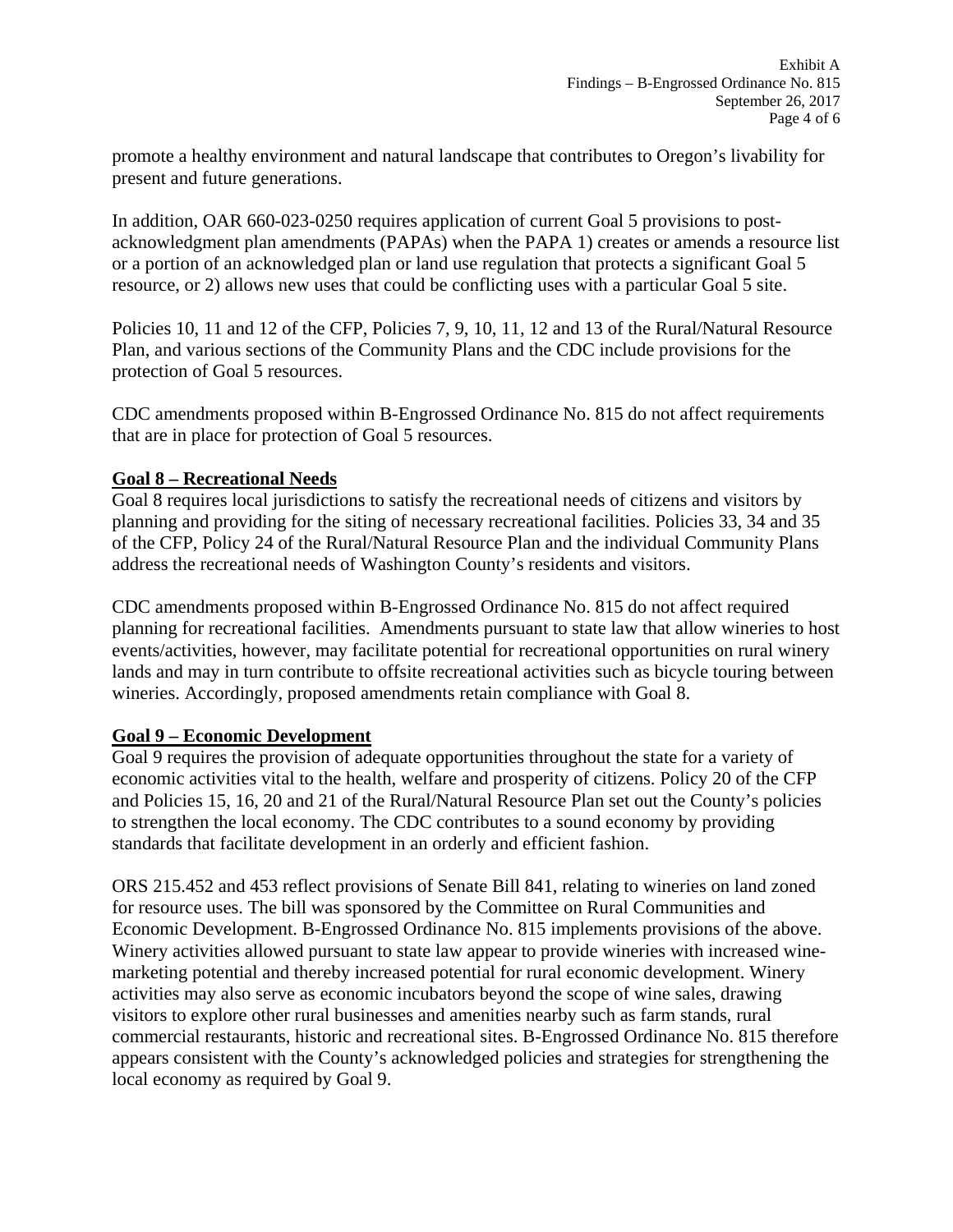#### **Goal 10 – Housing**

Goal 10 requires the provision of housing, including adequate numbers of units within a range of prices, types and densities that provide realistic options to meet citizen needs. Policies 21, 22, 23, and 24 of the CFP, and Policies 19 and 25 of the Rural/Natural Resource Plan address the provision of housing in the urban and rural areas of the County. The CDC contributes to the provision of adequate housing by establishing standards that facilitate development in an orderly and efficient fashion.

B-Engrossed Ordinance No. 815 addresses housing only in the transient sense and to a negligible extent. The existing CDC allows for Bed and Breakfast facilities on exclusive farm use lands via permits for Room and Board arrangements consistent with state law. Pursuant to more recent state law, the ordinance adds an alternative for certain winery sites on exclusive farm use lands to seek permits for Bed and Breakfast facilities through an alternative permit process (Home Occupation permit). This provision does not appear to impact compliance with Goal 10 housing requirements.

#### **Goal 11 – Public Facilities and Services**

Goal 11 requires a plan for the orderly and efficient arrangement of public facilities and services to serve as a framework for urban and rural development. Policies 15, 25, 26, 27, 28, 29, 30 and 31 of the CFP, and Policy 22 of the Rural/Natural Resource Plan address the provision of public facilities and services in the urban and rural areas of unincorporated Washington County. The CDC requires that adequate public facilities and services be available for new development. Proposed amendments do not alter this requirement; therefore compliance with Goal 11 is maintained.

## **Goal 12 – Transportation**

Goal 12 requires the provision and encouragement of a safe, convenient, multi-modal, and economic transportation system. Policy 32 of the CFP, Policy 23 of the Rural/Natural Resource Plan, and, in particular, the Transportation System Plan (TSP) describe the transportation system necessary to accommodate the transportation needs of Washington County. Implementing measures are contained in the Community Plans, the CDC, and the TSP. The County's TSP includes Rural Road Enhancement Study Corridors, monitored for minor enhancements (per OAR 660-012-0065) in coordination with affected rural communities as resources allow. The study corridors reflect certain roadways, originally built to accommodate local agricultural traffic and farm equipment, that are increasingly used for commercial freight transport, urban motorist/bicyclist commuting and recreation.

Proposed amendments affect standards for wineries and winery activities in rural areas. While they do not propose changes to transportation facilities, they do apply state law that allows application of conditions to a permit/license in order to manage traffic, access, and parking; and mitigate for related impacts to rural road facilities.